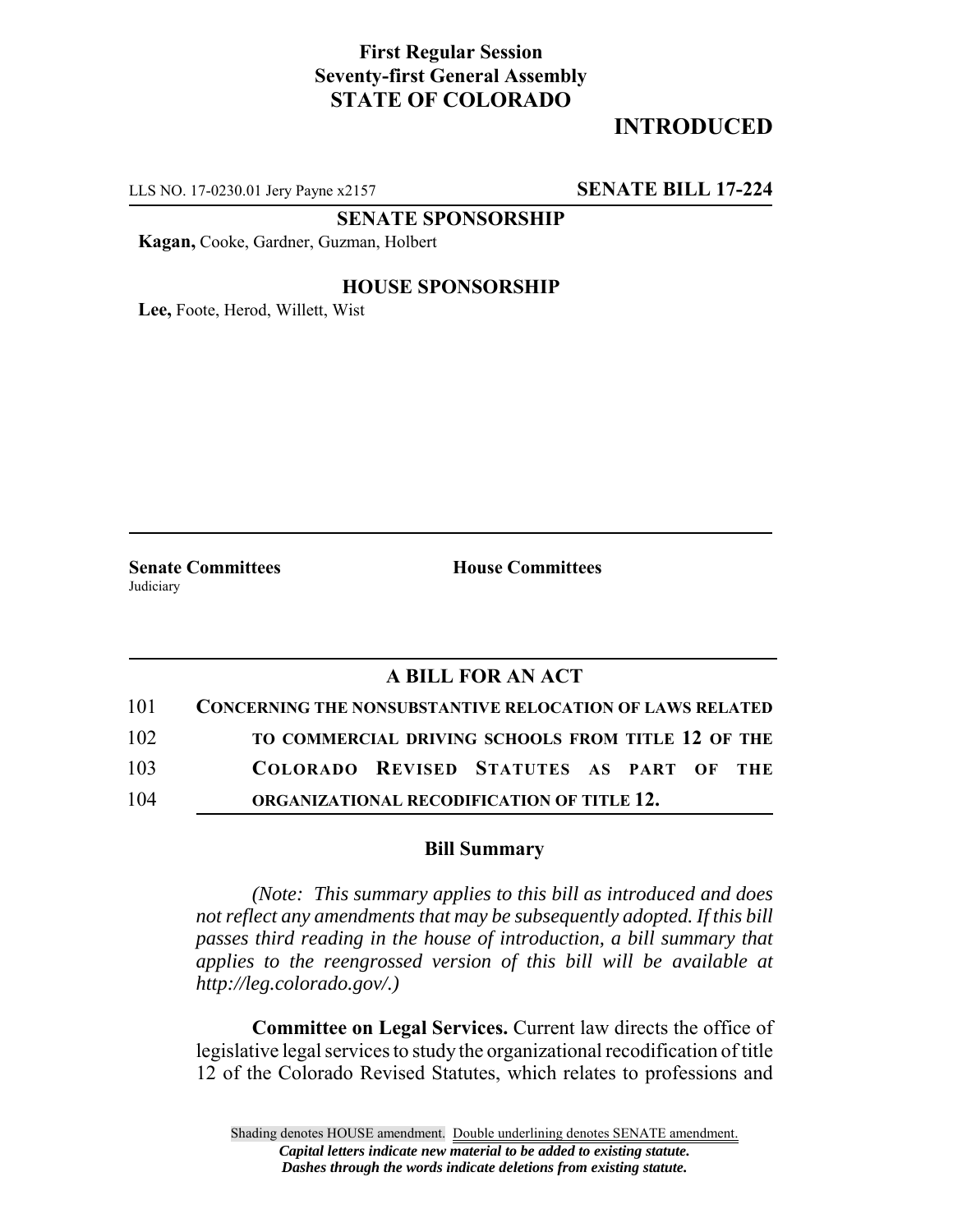occupations. To implement the initial recommendations of the study, **Section 1** of the bill relocates the statutes governing commercial driving schools to part 6 of article 2 of title 42. **Sections 2 and 3** update the citations of other statutes to harmonize with the new locations. **Section** repeals the moved statutes.

| $\mathbf{1}$   | Be it enacted by the General Assembly of the State of Colorado:                      |
|----------------|--------------------------------------------------------------------------------------|
| $\overline{2}$ | <b>SECTION 1.</b> In Colorado Revised Statutes, add with amended                     |
| 3              | and relocated provisions part 6 to article 2 of title 42 as follows:                 |
| $\overline{4}$ | PART <sub>6</sub>                                                                    |
| 5              | <b>COMMERCIAL DRIVING SCHOOLS</b>                                                    |
| 6              | 42-2-601. [Formerly 12-15-101] Definitions. As used in this                          |
| 7              | article PART 6, unless the context otherwise requires:                               |
| 8              | (1) "Clock hour" means a full hour consisting of sixty minutes.                      |
| 9              | $(2)(1)$ "Commercial driving instructor" means an individual who                     |
| 10             | has been employed by a commercial driving school.                                    |
| 11             | $\left(\frac{1}{2}\right)$ (2) "Commercial driving school" means any business or any |
| 12             | person who, for compensation, provides or offers to provide instruction              |
| 13             | in the operation of a motor vehicle, with the exceptions of secondary                |
| 14             | schools and institutions of higher education offering programs approved              |
| 15             | by the department of education and private occupational schools offering             |
| 16             | programs approved by the private occupational school division. Such THE              |
| 17             | term shall not include any motorcycle operator safety training program               |
| 18             | established pursuant to section 43-5-502. C.R.S.                                     |
| 19             | $(4)$ (3) "Department" means the department of revenue.                              |
| 20             | (5) "Laboratory instruction" means an extension of classroom                         |
| 21             | instruction which provides students with opportunities for traffic                   |
| 22             | experiences under real and simulated conditions.                                     |
| 23             | $(6)$ Repealed.                                                                      |
|                |                                                                                      |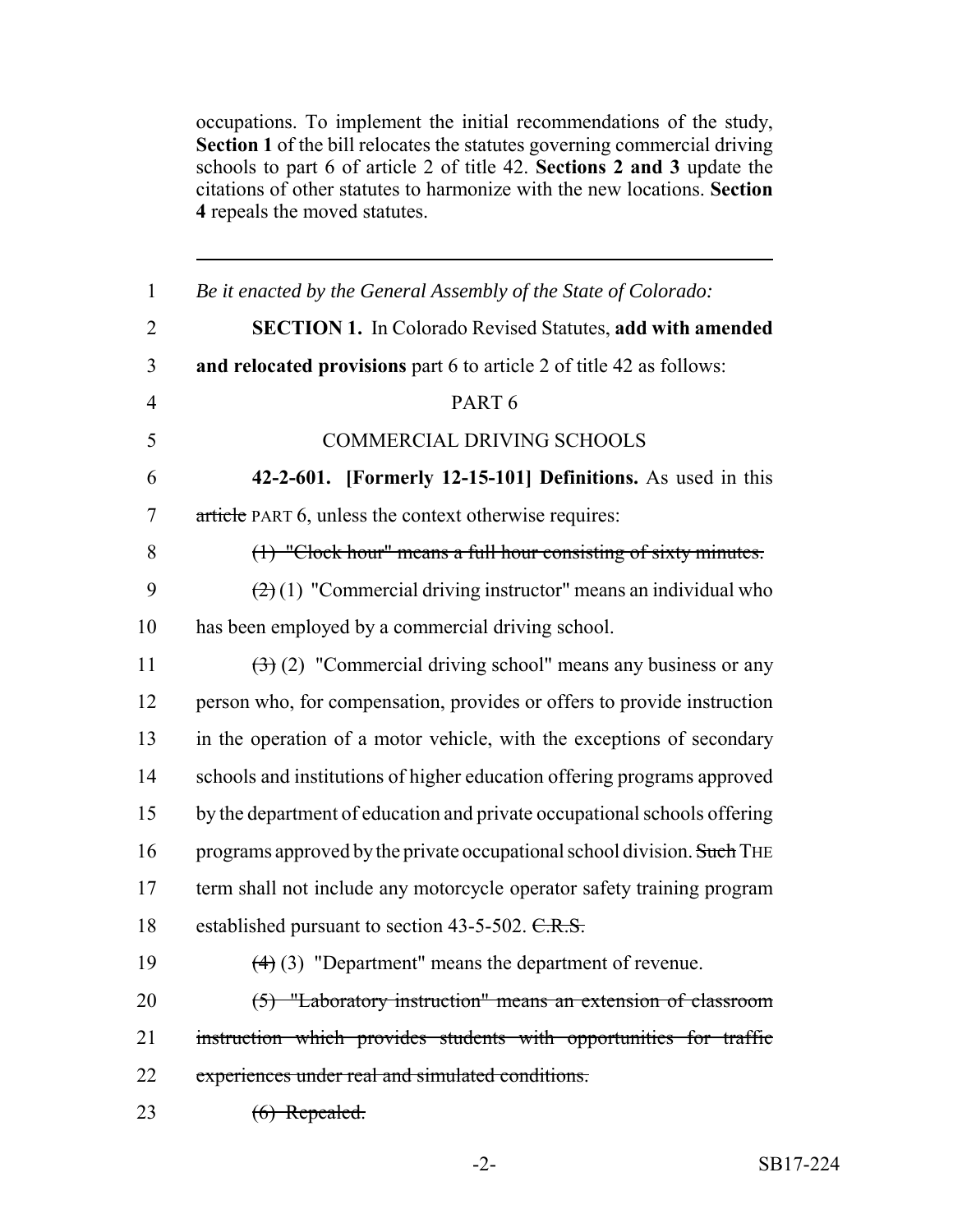| $\mathbf{1}$   | [Formerly 12-15-114] Equipment of vehicles.<br>$42 - 2 - 602$ .           |
|----------------|---------------------------------------------------------------------------|
| $\overline{2}$ | (1) Every motor vehicle used by a commercial driving school in the        |
| 3              | conduct of its course of driver training shall be equipped as follows:    |
| $\overline{4}$ | (a) The vehicle shall be equipped as provided in article 4 of THIS        |
| 5              | title 42. C.R.S.                                                          |
| 6              | (b) The vehicle shall be equipped with dual controls on the foot          |
| $\overline{7}$ | brake that will enable the commercial driving instructor to bring the car |
| 8              | under control in case of emergency.                                       |
| 9              | (c) The vehicle shall have an outside rear vision mirror on the           |
| 10             | commercial driving instructor's side of the vehicle.                      |
| 11             | The vehicle shall be equipped with four-way emergency<br>(d)              |
| 12             | flashers.                                                                 |
| 13             | (e) (Deleted by amendment, L. 2003, p. 862, $\S$ 2, effective August      |
| 14             | 6, 2003.                                                                  |
| 15             | $(f)$ (e) The vehicle shall be equipped with seat belts for the           |
| 16             | operator of the vehicle and for the commercial driving instructor.        |
| 17             | 42-2-603. [Formerly 12-15-116] Rules. $(1)$ The department is             |
| 18             | authorized to promulgate such rules and regulations AS necessary to carry |
| 19             | out the provisions of this article PART 6.                                |
| 20             | (2) Specifically, the department shall have power to adopt rules          |
| 21             | and regulations upon the following matters:                               |
| 22             | (a) Prescribe the content of courses of instruction;                      |
| 23             | (b) Prescribe the type of equipment to be used in said courses of         |
| 24             | instruction;                                                              |
| 25             | (c) Prescribe records to be kept by a commercial driving school;          |
| 26             | Prescribe the form of contracts and agreements used by<br>(d)             |
| 27             | commercial driving schools.                                               |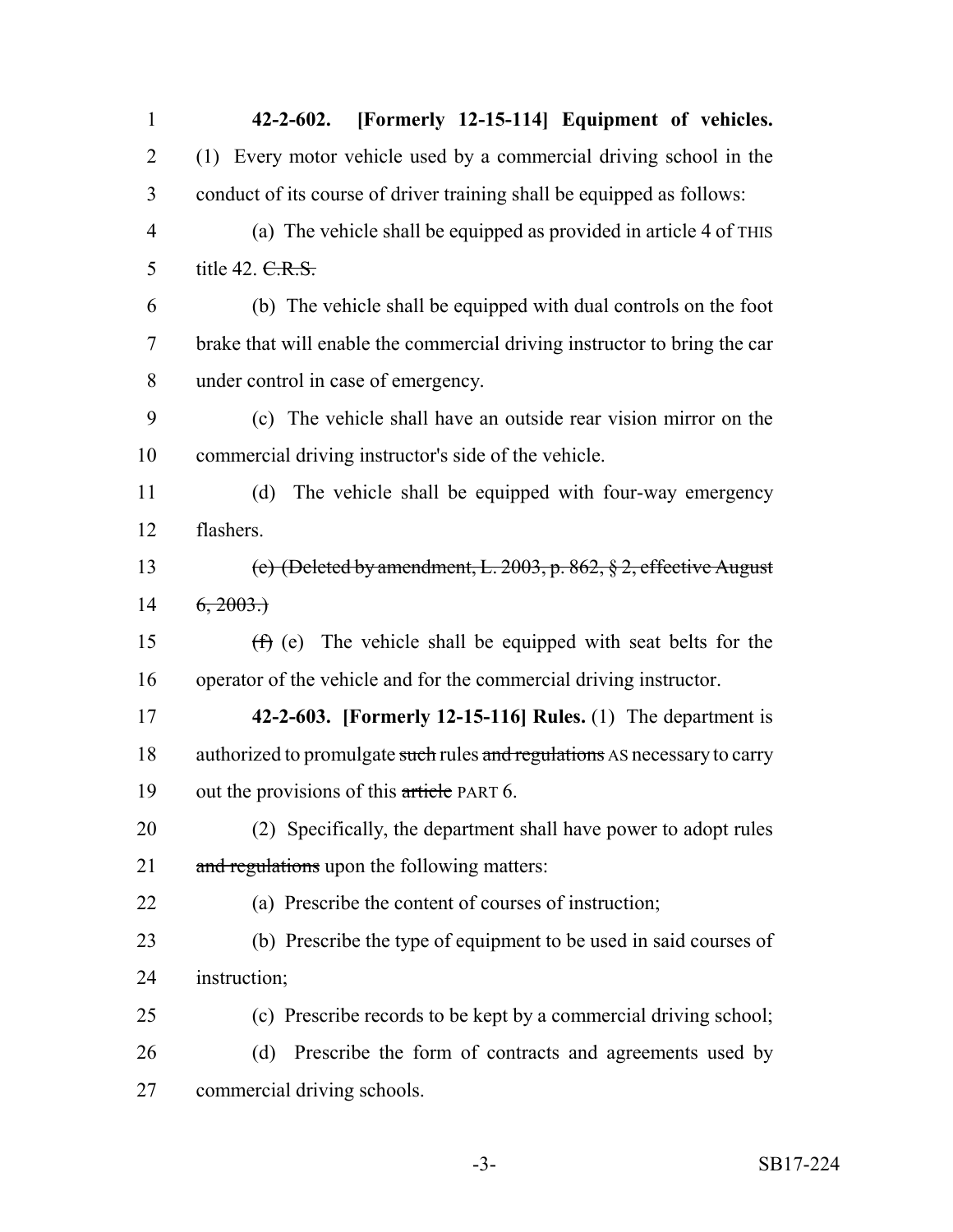1 (3) In adopting such THE rules, and regulations the department shall use the guidelines concerning commercial driving schools promulgated by the United States department of transportation.

4 (4) Rules and regulations adopted pursuant to this section shall be 5 adopted in accordance with section 24-4-103. C.R.S.

 **42-2-604. [Formerly 12-15-120] Violations - penalty.** Any 7 person who violates any of the provisions of this article PART 6 is guilty of a misdemeanor and, upon conviction thereof, shall be punished by a fine of not more than five hundred dollars, or by imprisonment in the 10 county jail for not more than thirty days, or by both such fine and imprisonment.

 **SECTION 2.** In Colorado Revised Statutes, 10-4-632, **amend** (2), 13 (3), and  $(6)(a)$ (I) as follows:

 **10-4-632. Reduction in rates for drivers aged fifty-five years or older who complete driver's education course - legislative declaration.** (2) All rates, rating schedules, and rating manuals for liability and collision coverages of a motor vehicle insurance policy submitted to or filed with the commissioner under this part 6 shall provide for an appropriate reduction in premium charges based on justifiable data when the vehicle is a covered vehicle and when the principal operator is fifty-five years of age or older and has successfully completed a driver's 22 education course taught by a driving school regulated pursuant to article 23 15 of title 12, C.R.S., PART 6 OF ARTICLE 2 OF TITLE 42 or by a nonprofit 24 corporation subject to articles 121 to 137 of title 7,  $C.R.S.,$  if such course has been preapproved by the department of revenue. Any discount used by an insurer shall be presumed appropriate unless credible data demonstrates otherwise. Insurers shall provide the commissioner with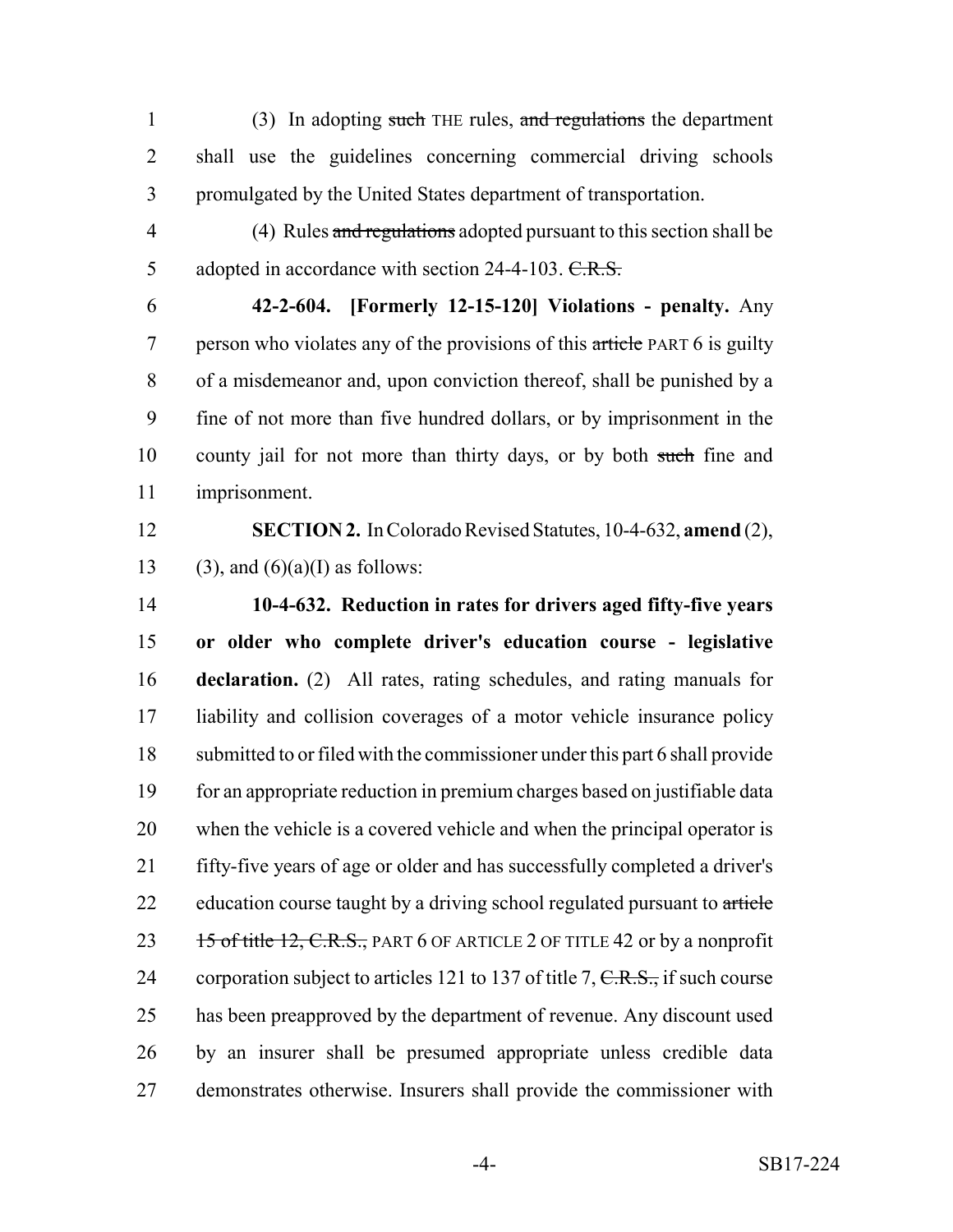data reflecting the claims experience of drivers who have received reductions in premium charges compared with the claims experience of drivers who have not received such reductions.

 (3) Each person who successfully completes a driver's education 5 course taught by a commercial driving school regulated pursuant to article 6 15 of title 12, C.R.S., PART 6 OF ARTICLE 2 OF TITLE 42 shall be issued a certificate by the commercial driving school offering the course, which certificate shall be evidence of qualification for the premium discount required by this section.

 (6) An insured may renew qualification for the discount provided by this section by:

 (a) (I) Retaking a driver's education course taught by a 13 commercial driving school regulated pursuant to article 15 of title 12, 14 C.R.S. PART 6 OF ARTICLE 2 OF TITLE 42; or

 **SECTION 3.** In Colorado Revised Statutes, 24-35-101, **amend** (1)(c) as follows:

 **24-35-101. Functions of department of revenue.** (1) There is hereby created the department of revenue, the functions of which are the collection of the following:

 (c) Taxes levied and the license fees imposed by the provisions of 21 part 1 of article 6 and article 15 of title 12, title 42, and part 2 of article 22 5 of title 43, C.R.S., and the administration and enforcement of said provisions;

 **SECTION 4. Repeal of relocated provisions in this act.** In Colorado Revised Statutes, **repeal** article 15 of title 12.

 **SECTION 5. Act subject to petition - effective date.** This act takes effect at 12:01 a.m. on the day following the expiration of the